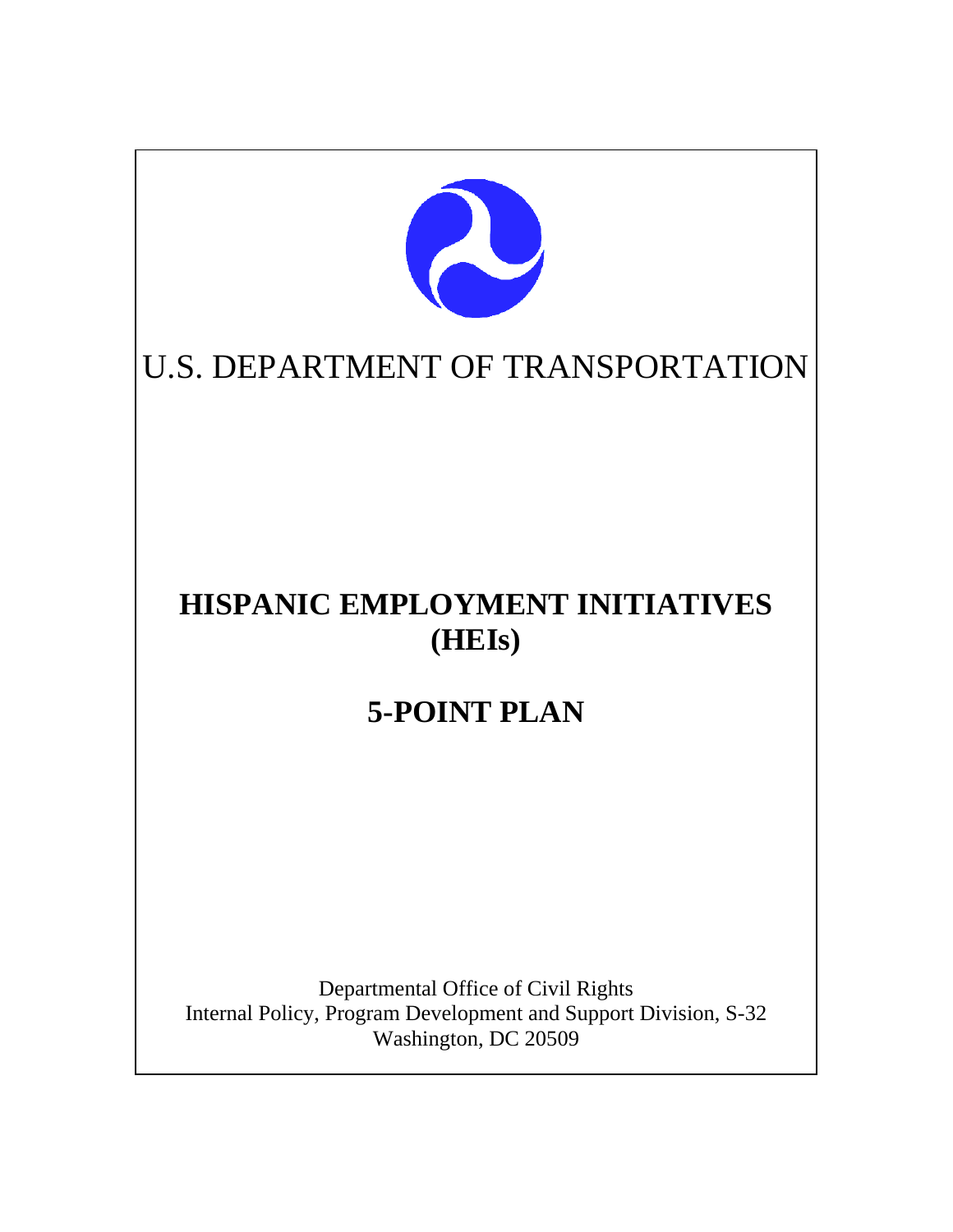#### U.S. DEPARTMENT OF TRANSPORTATION

## HISPANIC EMPLOYMENT INITIATIVES (HEI) 5-POINT PLAN

A. Background.

On September 18, 1997, the U.S. Office of Personnel Management (OPM) issued a memorandum for heads of Executive Departments and Independent Agencies on Hispanic Employment Initiatives (HEI) in the Federal government. The memorandum announced a

9-Point Plan with specific initiatives to improve employment opportunities for Hispanic Americans in the federal civilian workforce. On October 8, 1998, the OPM issued an internal memorandum for all OPM employees issuing a 10-Point Plan to preserve and increase the diversity of OPM's workforce. Appendix 1 includes the U.S. Office of Personnel Management's 9-Point Plan for heads of federal agencies and the 10-Point Plan for OPM employees.

These initiatives were identified as a direct result of a series of studies, including one issued by the Merit Systems Protection Board (MSPB) in September 1997. This study emphasized that Hispanic Americans made up more than 10.2 percent of the civilian workforce, but were only 5.9 percent of the Federal workforce. Other studies conducted by MSPB and OPM also indicated that, proportionally, few Hispanic Americans hold mid-level management and executive positions in the Federal workforce. Based on these results, MSPB suggested that agencies identify and consider qualified Hispanics for leadership positions, and to serve as mentors and role models. Appendix 2 includes the Executive Summary from the MSPB, dated September 1997, which highlights the result of the study. Appendix 3 provides further information published by the OPM on the under-representation of Hispanics in the Federal government.

The representation of Hispanic Americans in the Department is 4.5 percent (2,953) of the total civilian work force (63,805). Hispanic men represent 3.3 percent (2,163) and Hispanic women represent 1.2 percent (790). While Hispanic Americans currently represent 6.2 percent of the Federal workforce, Hispanic representation in the civilian labor force continues to increase to 10.5 percent (6.2 percent men and 4.3 percent women) and beyond based on projected population of Hispanic Americans by the Bureau of Labor Statistics and the U.S. Bureau of Census.

Based on the workforce profiles of Hispanic Americans in the Department, they are under-represented across the Department, occupational categories and grade levels. Appendix 4 provides specific information on the workforce profile of Hispanic Americans in the Department of Transportation by Operating Administrations.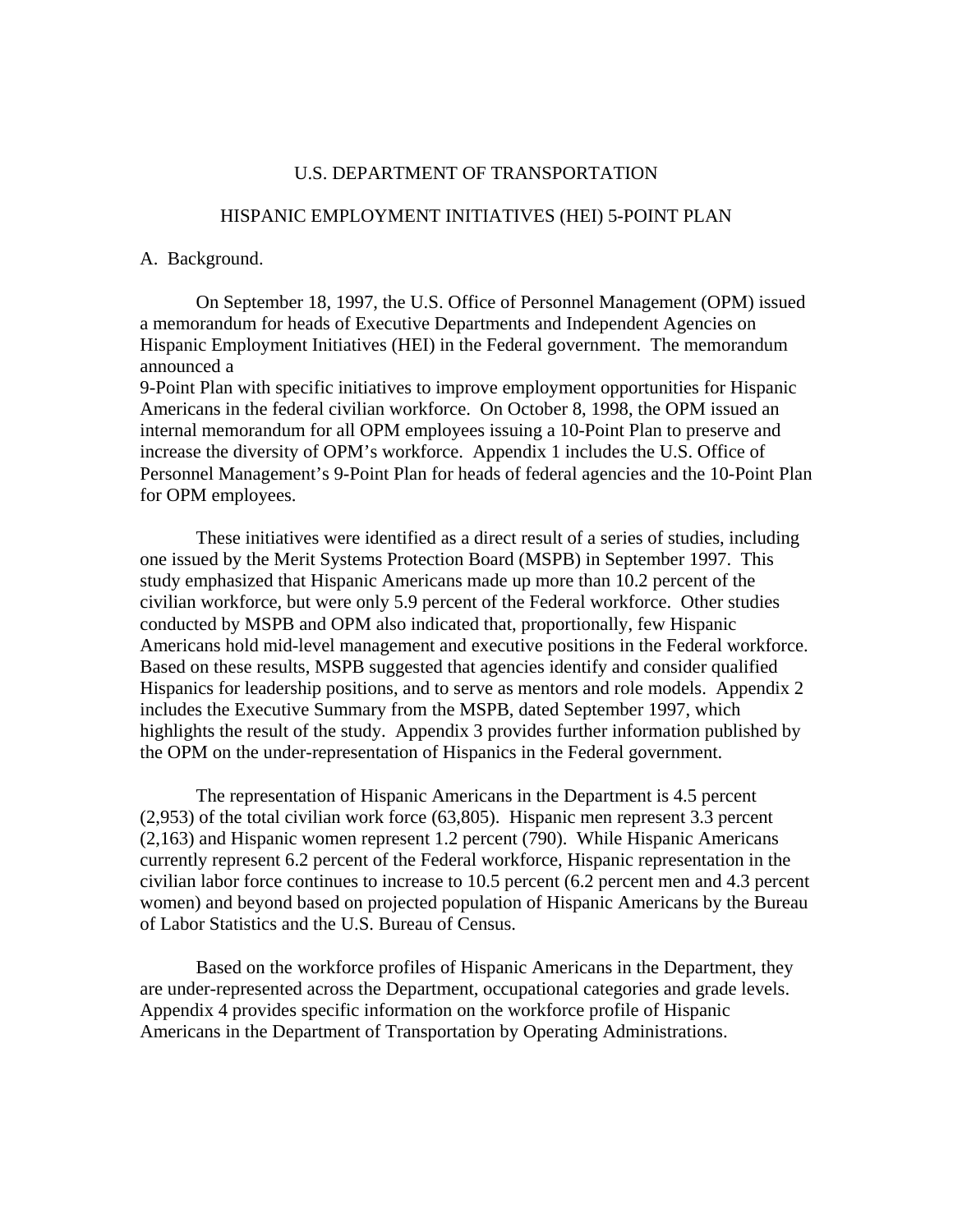### B. Purpose.

 The purpose of the proposed HEI 5-Point Plan is to improve the representation of Hispanic Americans in the Department. This Plan focuses on the following Departmentwide initiatives:

- 1. Hispanic Employment Program structure, resources and commitment;
- 2. Recruitment, hiring and advancement;
- 3. Training, career development, and education;
- 4. Retention, rotation and recognition; and
- 5. Community outreach, partnerships, and coalitions.

These initiatives complement the objectives and action items of the Department's Affirmative Employment Program Reports through a renewed management commitment on equal employment opportunity and special emphasis program management responsibilities, specifically the Hispanic Employment Program. These initiatives are also supportive of the Secretary's Strategic Plan 2000-2005, dated July 2000, which outlines the values, vision, mission, and strategic goals of the Department. Equally important, they are consistent with the objectives of the Report to the President's Management Council (PMC) on Hispanic Employment in the Federal government submitted by the PMC Interagency Work Group and approved by the PMC on March 3, 1999 (See Appendix 5). This report outlines the specific PMC-approved objectives Federal agencies should support and implement.

**S-30 will take the lead in monitoring the Department's accomplishments under the Plan. However, the implementation of these initiatives requires the firm commitment, support and accountability of all Departmental heads, Operating Administrators, managers, and supervisors at all levels in the Department. In addition, the Secretary's Senior Leadership Team will be briefed on the accomplishments of Department-wide initiatives and the support of management officials.** 

- C. Hispanic Employment Initiatives (HEI) 5-Point Plan.
	- 1. Program structure, resources and commitment

Hispanic Employment Program Managers. Ensure the Department has a full-time Hispanic Employment Program (HEP) Manager at the Departmental level and full-time or part-time HEP Managers at the Operating Administration level to provide the necessary leadership, assist management officials, and function as integral members of the management team.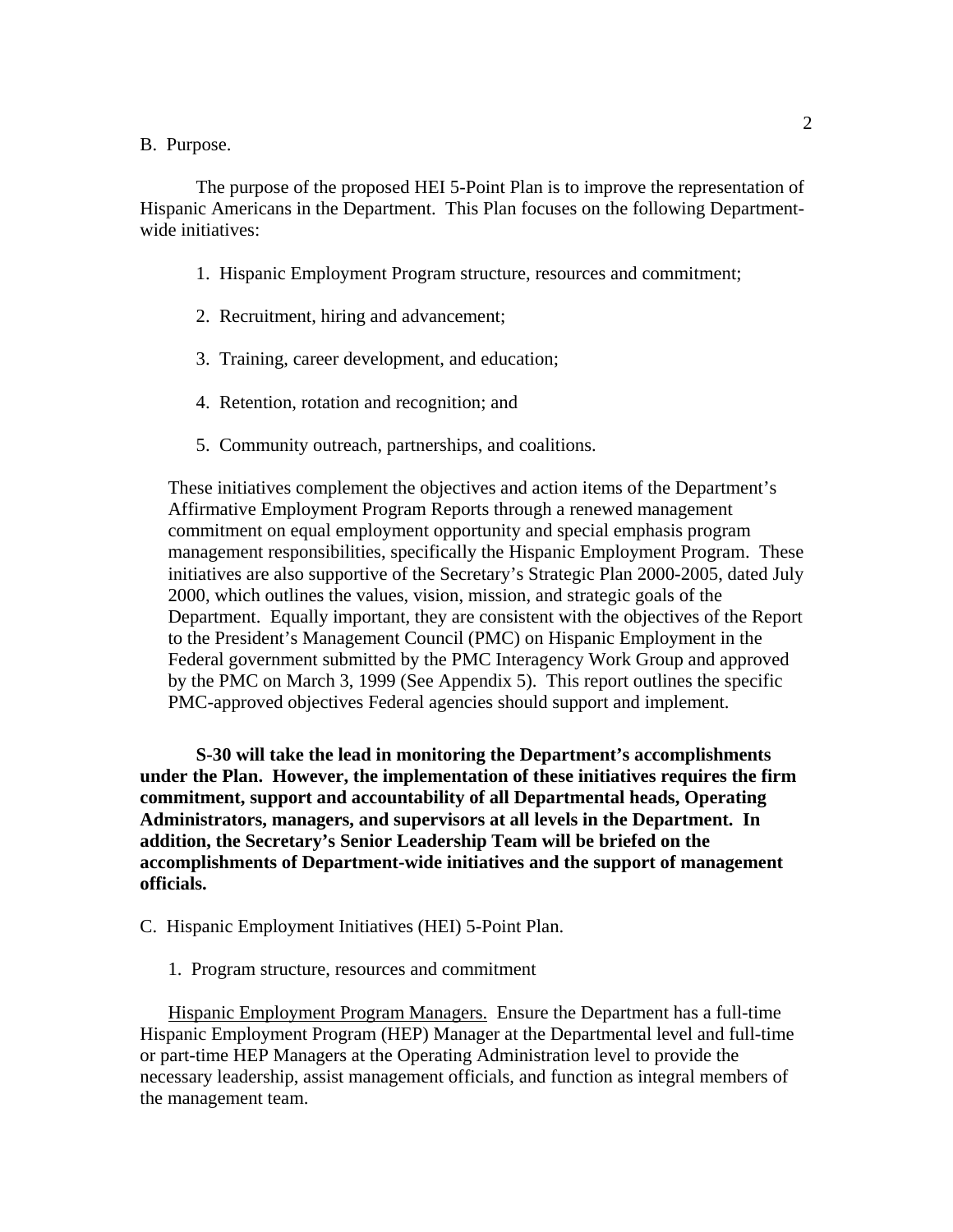**Also ensure HEP Managers have the visibility and support needed to perform their responsibilities in ensuring Hispanic Americans are aware of employment opportunities and they are represented at all levels of their Operating Administration. In addition, ensure part-time HEP Managers devote a significant amount of their official duty time implementing and monitoring the Secretary's HEI 5-Point Plan.** 

Hispanic Employment Program Structure. Ensure the initiatives of the HEP at the Departmental level interface with the established operation and structure of the Operating Administrations and field activities to effectively implement the program and monitor and evaluate program objectives. Ensure HEP Managers have an opportunity to attend training courses, which will increase their effectiveness in implementing program requirements, developing leadership and negotiation skills, and establishing productive community relations to increase the profile of Hispanic Americans in the Department.

Hispanic Leadership Council. Establish a One-DOT Hispanic Employment Advisory Committee comprised of representatives from each of the Operating Administrations to monitor the implementation and progress of the Secretary's HEI 5-Point Plan. Also, the Council may recommend to management officials proposed approaches to increase the representation of Hispanic Americans in employment, as well as career development, education programs, retention, recognition, etc.

2. Recruitment, hiring and advancement

Restructuring Opportunities. Encourage management officials to restructure vacant positions one or two levels below the target/full performance level to establish entry-level opportunities to recruit and develop groups of professional and administrative candidates from a larger pool of applicants and ensure Hispanics and other candidates are considered for such opportunities.

Position Vacancy Announcements. Expand current recruitment efforts by encouraging management officials to recruit from "all sources" for all position vacancies, including Senior Executive Service and GS 13-15 managerial and supervisory position vacancies, except when Heads of Operating Administrations approve requests to restrict eligibility to status candidates, Interagency Career Transition Assistance Program eligibles or DOT employees.

Employment Information. Encourage DOT agencies to work with the Hispanic Association of Colleges and Universities and other Hispanic Serving Institutions, and other organizations to establish student and entry-level internship programs, and sponsor Federal Employment Information Touchscreen computer kiosks at these institutions through the U.S. Office of Personnel Management. Strongly encourage that all position vacancies are posted on the U.S. Office of Personnel Management's USAJOBS website to provide students, faculty and other individuals with immediate access to up-to-date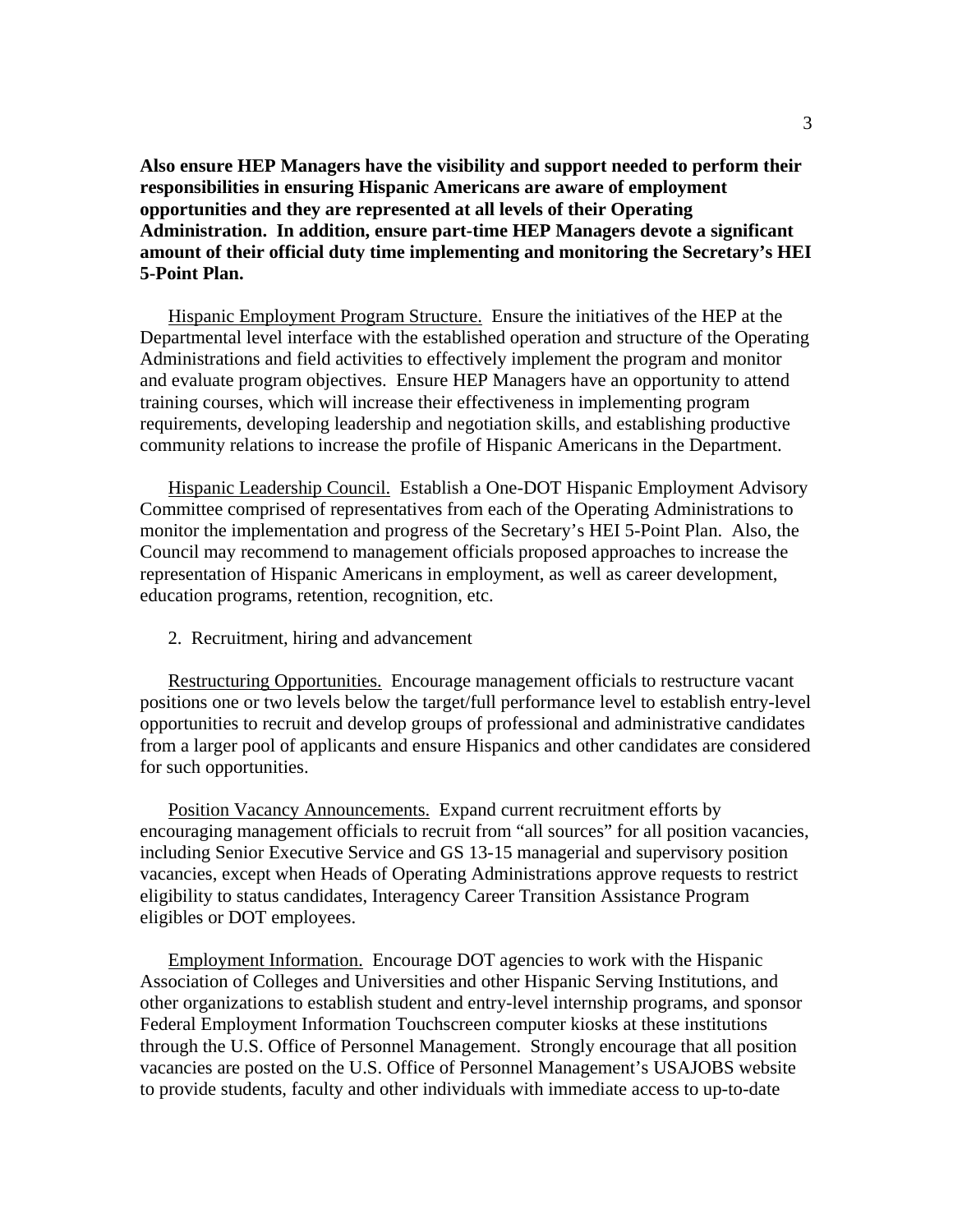employment opportunities on Student Employment Programs, Presidential Management Internships, and other vacancy listings in the Department and other federal agencies.

Special Hiring Authorities. Encourage management officials to use special hiring authorities (e.g., Outstanding Scholars and Bilingual/Bicultural Program, Veterans' Readjustment Appointment, Worker-trainee, Student Education Employment, Presidential Management Interns, and Disabled Veterans) as a supplement to competitive examination to recruit Hispanic Americans and other qualified candidates for entry and mid-level positions. Appendix 6 provides additional information for managers and supervisors on various special hiring authorities to recruit and retain a highly qualified and motivated workforce.

Targeted Recruitment and Funding. Monitor targeted recruitment program activities and funding to ensure that resources are available to allow participation in recruitment events sponsored by national Hispanic organizations, advertisements in selected Hispanic professional journals and magazines, and promotion of employment opportunities by Hispanic media.

Selection, Review and Interview Panels. Ensure that the composition of selection, review and interview panel members in the Department, specifically for positions at GS-13 and above, is diverse.

GS-13 and Above Selections. Establish oversight review procedures to ensure selections for GS-13 and above positions support and satisfy diversity objectives and ensure the applicant pool for these positions includes Hispanics and other qualified candidates.

3. Training, career development and education

Trainee Programs. Expand efforts and encourage management officials to establish developmental training programs leading to mission related or specialized occupations and ensure that Hispanics are represented in such programs with other candidates.

Career Development Programs. Ensure that Hispanic Americans are aware of and encouraged to participate in all formal career development, intergovernmental rotational programs, leadership and management development programs.

Mentoring Program. Increase the representation of Hispanic employees, particularly at GS-13 and above, participating as mentors and role models to encourage and motivate employees to pursue education and training opportunities, learn and perfect job skills, accept detail assignments and other leadership responsibilities to increase their potential for career progression.

White House Initiative on Educational Excellence. Increase the participation of Hispanic Americans in educational related programs with the Hispanic Association of Colleges and Universities, Hispanic Serving Institutions and other institutions in support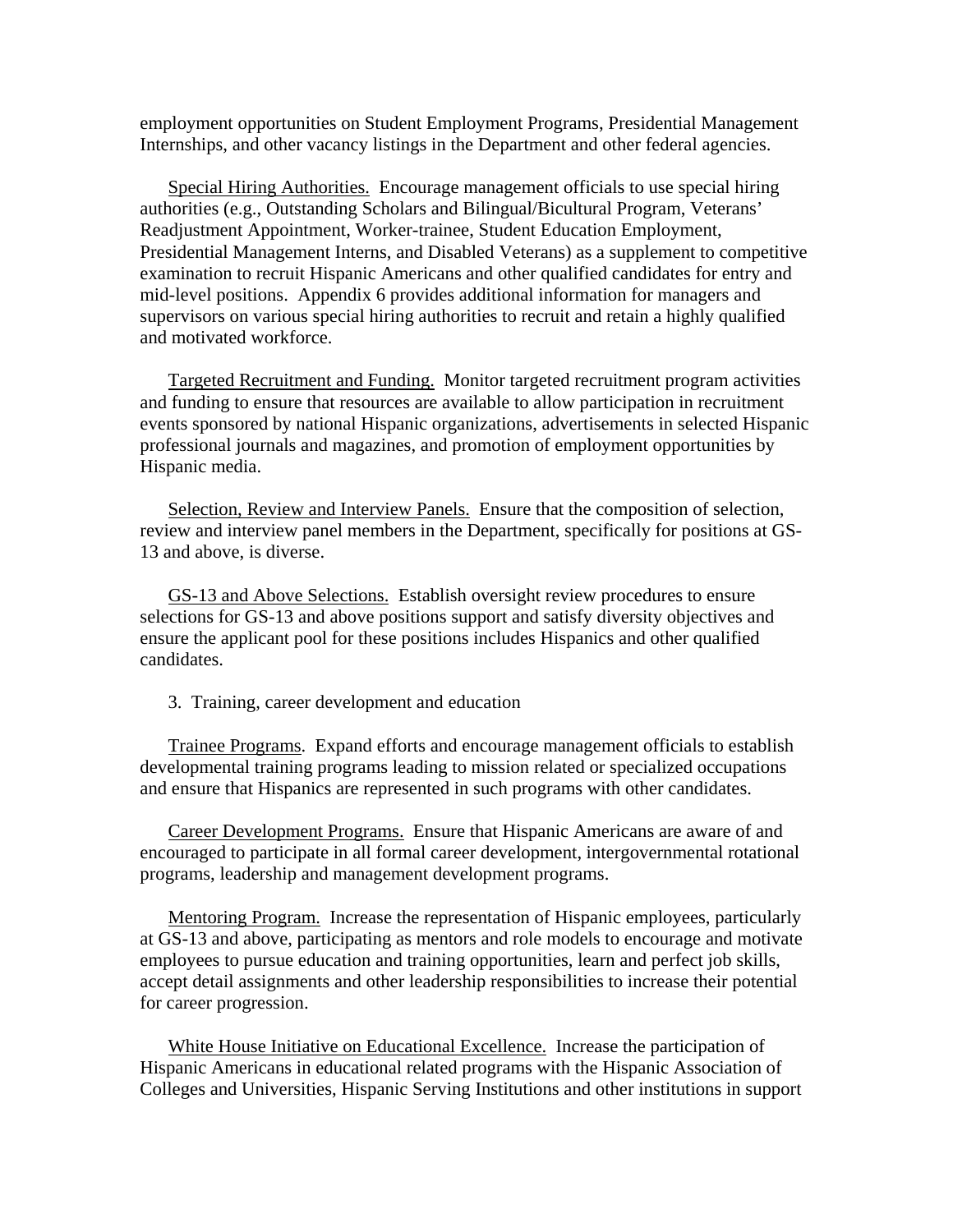of The White House Initiative on Educational Excellence for Hispanic Americans and the President's Advisory Commission on Educational Excellence for Hispanic Americans.5

Senior Executive Service Opportunities. Increase the participation of Hispanic Americans in grades GS-13 through GS-15 at workshops on Executive Core Qualifications and other leadership, managerial and executive training opportunities to increase the pool of qualified and highly competitive candidates for Senior Executive Service opportunities.

Training Data Tracking. Monitor the representation of Hispanic Americans in training, career development and formal education programs and ensure management officials disseminate information and encourage participation by Hispanic Americans in such training opportunities.

#### 4. Rotation, retention and recognition

Career Rotational Opportunities. Expand efforts to ensure that Hispanic employees in the Department gain additional experience by encouraging management officials to exercise the flexibility of career rotational assignments and opportunities and that Hispanic employees and others are aware of these opportunities which may enhance their career advancement.

Retention. Encourage the retention of Hispanic Americans by offering opportunities for career progression and recognition based on performance (e.g., special pay allowances, quality step increases, performance, and incentive awards) when appropriate and consistent with current regulations and Departmental policy.

Exit Survey. Identify systemic barriers reported by exiting Hispanic employees by monitoring exit surveys, interviews or any other data collection method currently being used to ensure that management officials are aware of any systemic barriers requiring corrective action.

Work Force Profiles. Monitor the representation of Hispanic Americans in the Department by Operating Administrations, grade levels, and occupations. Also, monitor the distribution of performance awards and issues in discrimination complaints filed, and ensure that senior management officials are aware of this information.

5. Community outreach, partnership and coalitions

Hispanic Media. Expand efforts to share information on employment and career advancement opportunities by establishing contact with Hispanic media, in English and Spanish, to conduct targeted recruitment and community outreach.

Hispanic Employment Web Site. Establish a web site to provide specific information on employment and career opportunities, annual training conferences, mentoring